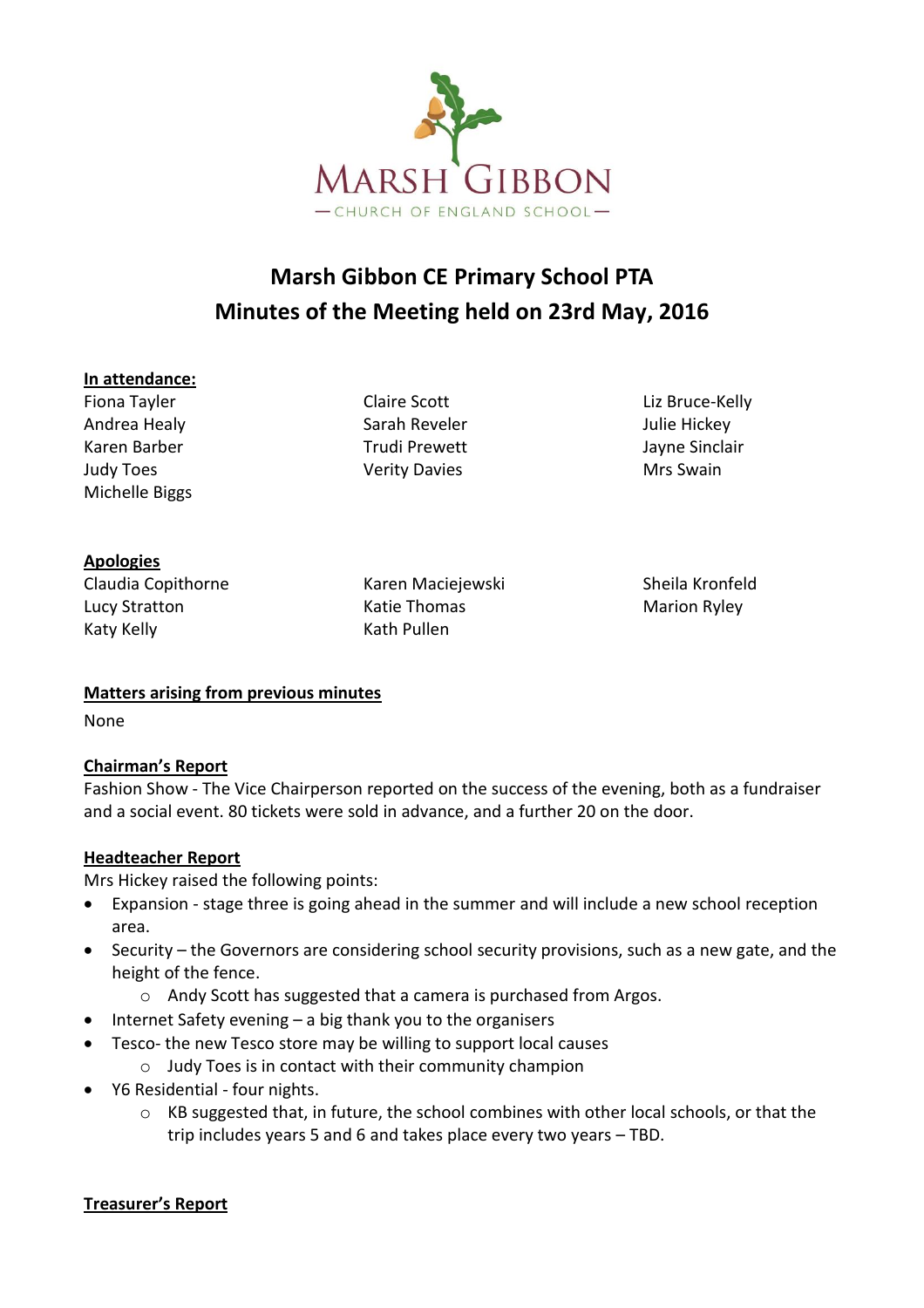$\bullet$  Total – 4500.00.

## **Income from fundraising**

- Film night and disco  $-$  £389.53
- Merry-Go-Round money £73.50
- Matchbox challenge/Right Royal Cream Tea £613.84

## **2016 Programme of events:**

Please send potential fundraising ideas to Andrea Healy.

- **Royal Matchbox Challenge:** good fundraiser. Prize for most sponsorship.
- **•** Right Royal Cream Tea:  $10^{th}$  June
- **Summer Glamping**: 2<sup>nd</sup> July. Fish and chip van booked.
- **Pig Roast:** 8<sup>th</sup> July. KB shadowing LBK, CS shadowing JT. JS overseeing food prep
	- $\circ$  Mufti day in aid of raffle and tombola Monday 4<sup>th</sup> July.
	- o To be advertised on the school website and leaflets to go to pre-school
	- o Insurance –KJP checking what the PTA insurance covers us for.
- **Sports Day:** 14<sup>th</sup> July: refreshments
- **Christmas Fair**: 2<sup>nd</sup> December.

### **AOB**

- Defibrillator for the village hall the school will help with some fundraising.
- Weekly dates document new dates to be highlighted.
- Bees PF looking in to the bee charity and will come in to talk to the children.
- Library the application is nearly complete and the budget must be finalized.
	- $\circ$  Ikea –The application has gone in, but another letter must be dropped in to the store.
- Local retailer community support CS to approach Sainsbury's Community Champion.
- Rag Bag –Information regarding collection dates and income will be supplied. More bags to go into book bags and a local leaflet drop to advertise the facility will be made.
- Teacher morale A secret plan to get messages from children for end of year service about teachers and TAs. Plan to be published through class reps.
- Fence at back of butterflies/owl classroom needs to be repaired.
- TP suggested a treasure hunt around the village next year for adults and children.
- Miniature garden competition
- JS suggested the all-weather pitch be used at the pig roast evening for activities such as beat the goalie. Proceeds can possibly go to the defibrillator appeal
- JS asked whether the letter about the new parent meeting gone out, and whether Merrygo-round can be at the meeting.

Meeting closed: 9.30pm.